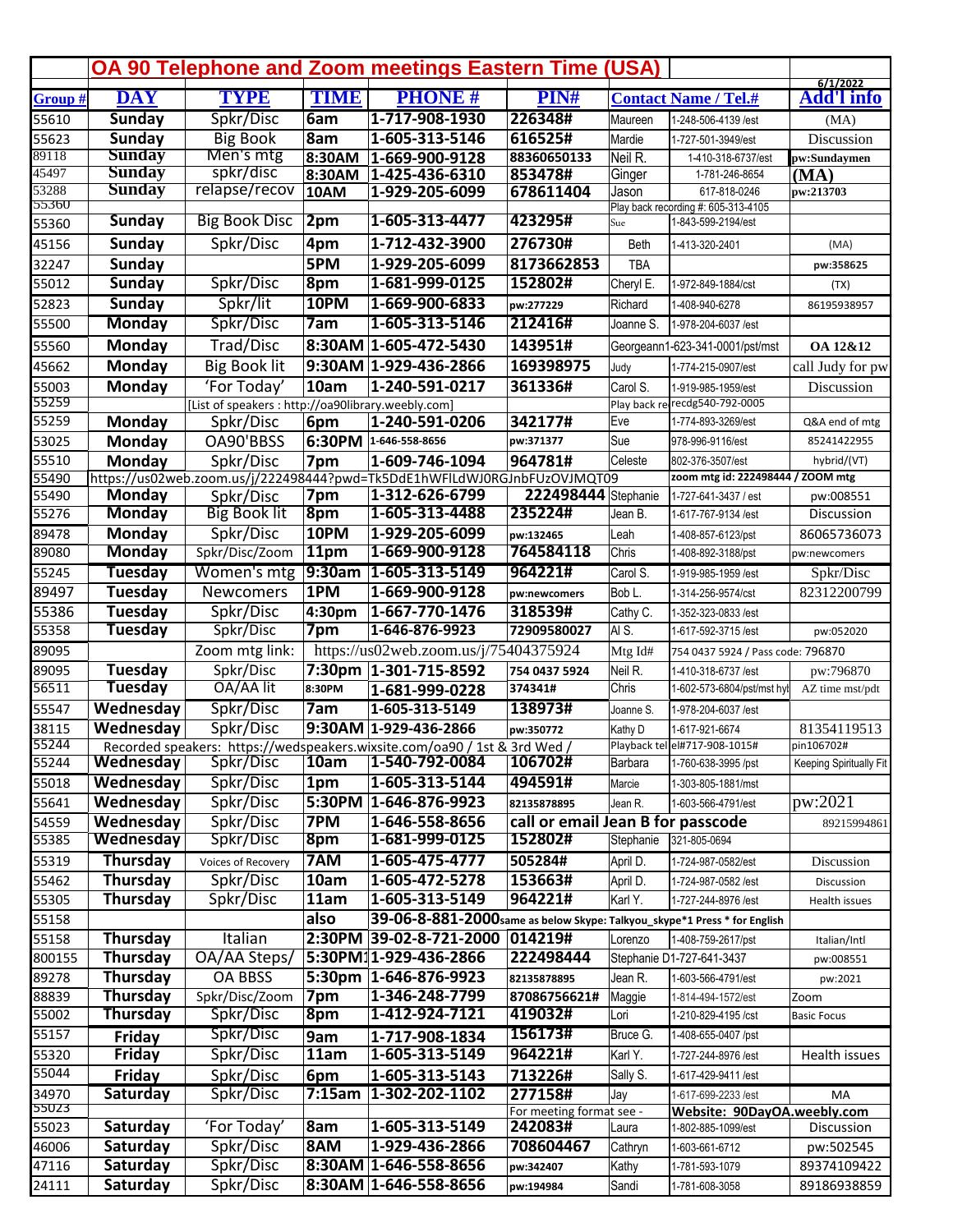|             | 800160 Saturday           | Spkr/Disc                             | <b>10AM</b> | 1-646-558-8656                                                                            | 4017106603 Darian               |                | 1-508-272-8896                                              | PW:123123     |
|-------------|---------------------------|---------------------------------------|-------------|-------------------------------------------------------------------------------------------|---------------------------------|----------------|-------------------------------------------------------------|---------------|
| 89357       | Saturday                  | Spkr/BB/12+12                         | 10am        | 1-301-715-8592                                                                            | 87510731879                     | Mandy          | 1-303-915-6188 /mst                                         | pw:2020       |
| 89595       | Saturday                  | spkr/disc                             | noon        | 1-669-900-6833                                                                            | 81577583251                     | Richard W      | 1-650-814-3009/pst                                          | pw:339347     |
| 55204       |                           |                                       |             | For Format see this website: https://oa90sat4pmmeeting.wixsite.com/phonemeeting           |                                 |                |                                                             |               |
| 55204       | Saturday                  | Spkr/Disc                             | 4pm         | 1-434-300-4186                                                                            | 911188#                         | Velma          | 1-602-500-9055 /mst                                         |               |
|             |                           |                                       |             |                                                                                           |                                 |                |                                                             |               |
|             |                           |                                       |             | New List Contact: Jean B. 617-767-9134 email: jeanfloa@gmail.com                          |                                 |                |                                                             |               |
|             |                           |                                       |             |                                                                                           |                                 |                |                                                             |               |
|             |                           | <b>ZOOM MEETINGS</b>                  |             | Zoom ID#                                                                                  | pin or password                 |                | contact                                                     |               |
|             | 89118 Sunday              | Men's mtg                             | 8:30AM      | 88360650133 sundaymen                                                                     |                                 | Neil R.        | 1-410-318-6737                                              |               |
| 89118 link  |                           |                                       |             | https://us02web.zoom.us/j/88360650133?pwd=VDRN3Bwb05XQIA3QkwwNmlEZzBtZz09                 |                                 |                |                                                             |               |
|             | 53288 Sunday              | relapse/recov                         | 10AM        | 678611404                                                                                 | 213703 Jason                    |                | 1-617-818-0246                                              | relapse ok    |
| 53288 link  |                           |                                       |             | https://us02web.zoom.us/j/678611404?pwd=YUZKaXl2cVdyTWp2MUVUV2pZNFcvQT09                  |                                 |                |                                                             |               |
|             | 32247 Sunday              |                                       | 5PM         | 8173662853                                                                                | 358625 TBA                      |                |                                                             |               |
| 32247 link  |                           |                                       |             | https://us02web.zoom.us/j/8173662853?pwd=YTQzUy8yQ1U1S3BHNVpaYTI2bGxPZz09                 |                                 |                |                                                             |               |
|             | 52823 Sunday              | speaker/lit                           | 10PM        | 86195938957                                                                               |                                 |                | 277229 Richard 11-408-940-6278                              |               |
| 52823 link  |                           |                                       |             | https://us02web.zoom.us/j/86195938957?pwd=ejRhNmZuaTFUTjlzQkk0dFJ1aFZzUT09                |                                 |                |                                                             |               |
|             | 45662 Monday              | <b>Big Book Lit</b>                   | 9:30AM      |                                                                                           | 169398975 call contact Jud Judy |                | 1-774-215-0907                                              |               |
| 45662 link  |                           | https://zoom.us./j/169398975          |             |                                                                                           |                                 |                |                                                             |               |
|             |                           | <b>BBSS OA90</b>                      | 6:30PM      |                                                                                           |                                 |                |                                                             |               |
|             | 53025 Monday              |                                       |             | 85241422955                                                                               | 371377 Sue                      |                | 978-996-9116                                                | see oambi.org |
| 53025 link  |                           |                                       |             | https:us02web.zoom.us/j/85241422955?pwd=dGhQSnB6SWszbnNHamRTRWFUSUJ1UT09                  |                                 |                |                                                             |               |
|             | 55490 Monday              | spkr/disc                             | 7PM         | 222498444 008551                                                                          |                                 |                | Stephanie 1-727-641-3437 / est FL                           |               |
| 55490 link  |                           |                                       |             | https://us02web.zoom.us/j/222498444?pwd=Tk5DdE1hWFILdWJ0RGJnbFUzOVJMQT09                  |                                 |                |                                                             |               |
|             | 89478 Monday              | spkr/disc                             | 10PM        | 86065736073 132465                                                                        |                                 | Leah           | 1-408-857-6123/pst                                          |               |
| 89478 link  |                           |                                       |             | https://us02web.zoom.us/j/86065736073?pwd=MVMIVVFWa05wYOpqMkbZIZPaEiMZZ09                 |                                 |                |                                                             |               |
|             | 89080 Monday              | spkr/disc/newc 11PM                   |             |                                                                                           | 764584118 newcomers             | Bob L.         | 1-314-256-9574/cst                                          |               |
| 89080 link  |                           |                                       |             | https://us02web.zoom.us/j/764584118?pwd=bnVSV2NQVkYwLy9BZHZBdUhyR3QrUT09                  |                                 |                |                                                             |               |
|             | 89497 Tuesday             | newcomers                             | 1PM         | 82312200799 newcomers                                                                     |                                 | Bob L.         | 1-314-256-9574/cst                                          |               |
| 89497 link  |                           |                                       |             |                                                                                           |                                 |                |                                                             |               |
|             |                           |                                       |             | https://us02web.zoom.us/j/82312200799?pwd=b0k5WmhEWkkrTmNhVUdMcXYxYzBTdz09                |                                 |                |                                                             |               |
|             |                           |                                       |             |                                                                                           |                                 |                |                                                             |               |
|             | 55358 Tuesday             | spkr/disc                             | 7PM         | 72909580027 052020                                                                        |                                 | Al S.          | 1-617-592-3715/est MA                                       |               |
| 55358 link  |                           | https://us04web.zoom.us/j/72909580027 |             |                                                                                           |                                 |                |                                                             |               |
|             | 89095 Tuesday             | spkr/disc                             | 7:30PM      | 75404375924                                                                               | 796870 Neil R.                  |                | 1-410-318-6737 / est                                        |               |
| 89095 link  |                           | https://us02web.zoom.us/j/75404375924 |             |                                                                                           |                                 |                |                                                             |               |
|             | 38115 Wednesday spkr/disc |                                       | 9:30AM      | 81354119513                                                                               |                                 |                | 350772 Kathy D   617-921-6674/est                           |               |
| 38115 link  |                           |                                       |             | https://us02web.zoom.us/j/81354119513?pwd=NWpJd2E4Q3k4QUJVMUxLVFRrdXFKQT09                |                                 |                |                                                             |               |
|             | 55641 Wednesday spkr/disc |                                       | 5:30PM      | 82135878895                                                                               |                                 | $2021$ Jean R. | $1-603-566-4791/est$                                        |               |
| 55641 link  |                           |                                       |             | https://us02web.zoom.us/j/82135878895?pwd=UTNKVVkzb1JOSGxaRkVESzRhYnFIUT09                |                                 |                |                                                             |               |
|             | 54559 Wednesday           | spkr/disc                             | 7PM         |                                                                                           |                                 |                | 89215994861 email walthamwednesdayoa@gmail.com for passcode |               |
| 54559 link  |                           |                                       |             | invite link and one touch dialing will not work, enter mtg ID and passcode manually       |                                 |                |                                                             |               |
|             | 800155 Thursday           | Step/Trad                             | 5:30PM      | 222498444 008551#                                                                         |                                 |                | Stephanie 1-727-641-3437 / est                              |               |
| 800155 link |                           |                                       |             | https://us02web.zoom.us/j/222498444?pwd=Tk5DdE1hWFILdWJ0RGJnbFUzOVJMQT09                  |                                 |                |                                                             |               |
|             | 89278 Thursday            | <b>OA BBSS</b>                        | 5:30PM      | 82135878895                                                                               |                                 |                | 2021 Jean R. 1 1-603-566-4791/est                           |               |
| 89278 link  |                           |                                       |             | https://us02web.zoom.us/j/82135878895?pwd=UTNKVVkzb1JOSGxaRkVESzRhYnFIUT09                |                                 |                |                                                             |               |
|             | 88839 Thursday            | spkr/disc                             | 7PM         | 87086756621                                                                               |                                 | Maggie         | 1-814-494-1572/est                                          |               |
|             |                           |                                       |             |                                                                                           |                                 |                |                                                             |               |
| 88839 link  |                           | https://us02web.zoom.us/j/87086756621 |             |                                                                                           |                                 |                |                                                             |               |
|             | 46006 Saturday            | spkr/disc                             | <b>8AM</b>  | 708604467                                                                                 |                                 |                | 502545 Cathryn   1-603-661-6712/est                         |               |
| 46006 link  |                           |                                       |             | https://us02web.zoom.us/j/708604467?pwd=ekd3dEpFbUFTUDNmQ2RnbkdlQWZVQT09                  |                                 |                |                                                             |               |
|             | 47116 Saturday            | spkr/disc                             | 8:30AM      | 89374109422                                                                               | 342407 Kathy                    |                | 1-781-593-1079/est                                          |               |
| 47116 link  |                           |                                       |             | https://us02web.zoom.us/j/89374109422?pwd=NmNKRCtLWW01YUdtK1VHRVJ3STgvdz09                |                                 |                |                                                             |               |
|             | 24111 Saturday            | spkr/disc                             | 8:30AM      | 89186938859                                                                               | 194984 Sandi                    |                | 1-781-608-3058/est                                          |               |
| 24111 link  |                           | https://us02web.zoom.us/j/89186938859 |             |                                                                                           |                                 |                |                                                             |               |
| 89357 link  | 89357 Saturday            | spkr/BB/12&12 10AM                    |             | 87510731879<br>https://us02web.zoom.us/j/87510731879?pwd=YVFIRWxNRWVSektXeHD1MUNvcTNQQT09 |                                 |                | 2020 Mandy1-303-915-6188/mst                                |               |